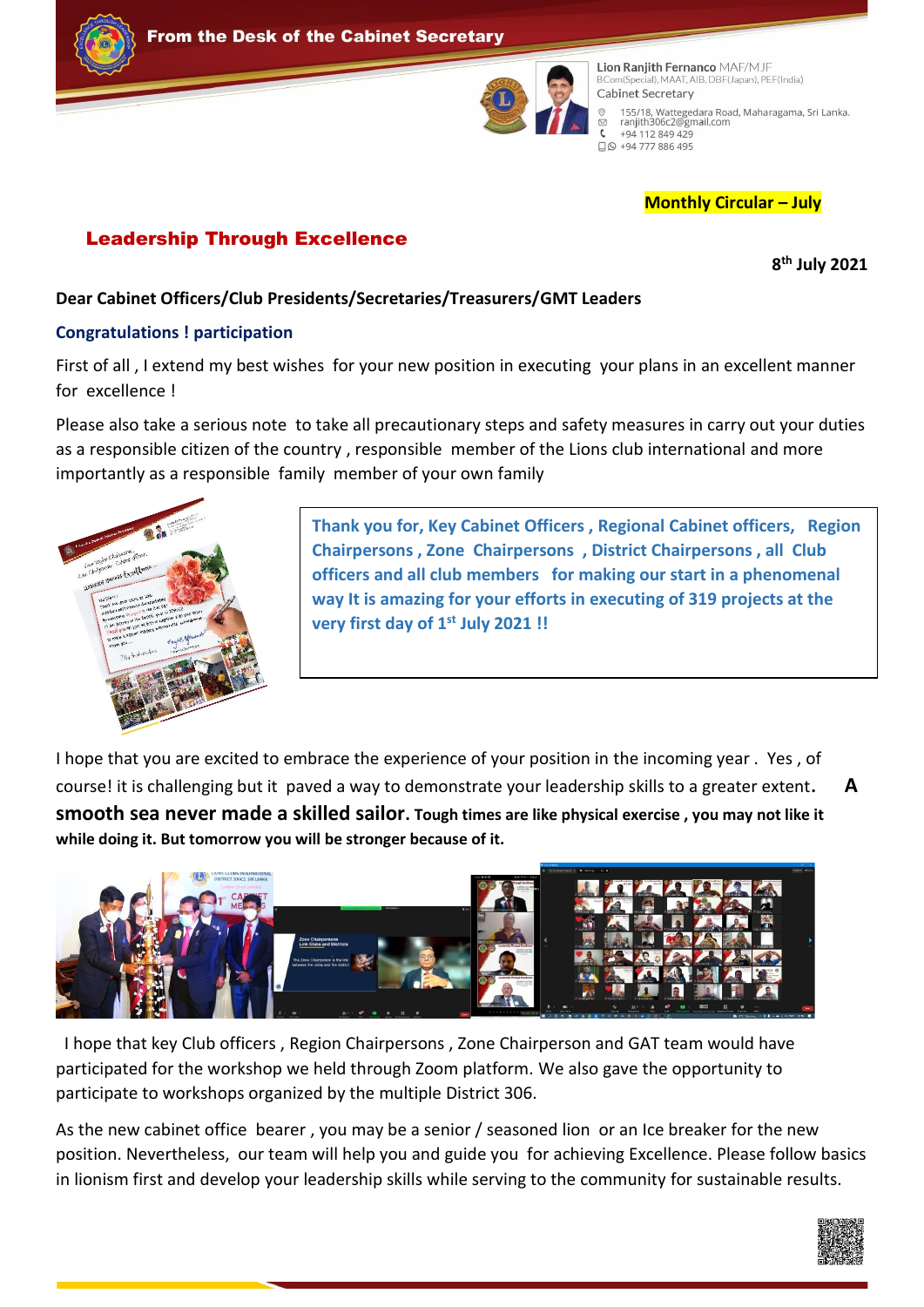



Lion Ranjith Fernanco MAF/MJF BCom(Special), MAAT, AIB, DBF(Japan), PEF(India) Cabinet Secretary 155/18, Wattegedara Road, Maharagama, Sri Lanka.<br>ranjith306c2@gmail.com  $\overline{\mathbb{C}}$  $\epsilon$ +94 112 849 429 □ 9 + 94 777 886 495

### **1.Infroamtion Collection and Google form**

As you are aware, for the first time in history , I have introduced a "Google form" as an effective data collection method from cabinet officers and Key club officers.

- a) Key cabinet officers ( Just Click) https://forms.gle/h123WLehzaWPjwhE7
- b) Regional Officers https://forms.gle/wjYQiqgZCAvM4L1d8
- c) Key Club officers https://forms.gle/P7h59XCdnrPV4dQT7
- d) Ladies Association ( link sent to Chairperson of the Association )

By selecting the relevant link, you personal data can be submitted with photos. Then, such information is Direct stored in my "Google Drive" as a Data Base which can ,in turn. be used as final database for the printing of District Directory.

By clicking above link , you may go to the respective posts for uploading your details .

We have noticed the reasons for not getting the emails are mainly due to errors in email addresses. If any Lions who are not familiar with Google form, You may fill it up for them. Anyone can send Google form for someone .

### **District Project Diary** https://forms.gle/EaBSJTwhisBGEQVR8

I made the above link for "**District projects and event information** " . This is for updating **future** projects and events for our information and records .

Please update your planned events / projects for our awareness.

This form can be updated by

- a) Cabinet officers
- b) Regional officers
- c) GAT team
- d) Key club officers

*Please make use of the google form as a method of data collection from your own club members . It is easy and accurate . Please feel free to ask from me if you need any assistance of making a link.* 

**Please sent the Google form immediately which will take only five minutes of your time . It will help to maintain accurate date in our records.** 

**I am also in the process of preparing a e- Directory for your use . This will be issued in near future .** 

**I am in the process of being finalized the District Directory using the information, collected through the Google form . If I do not receive your Google form on or before 17th July , I am compelled to use available sources for getting your information** 

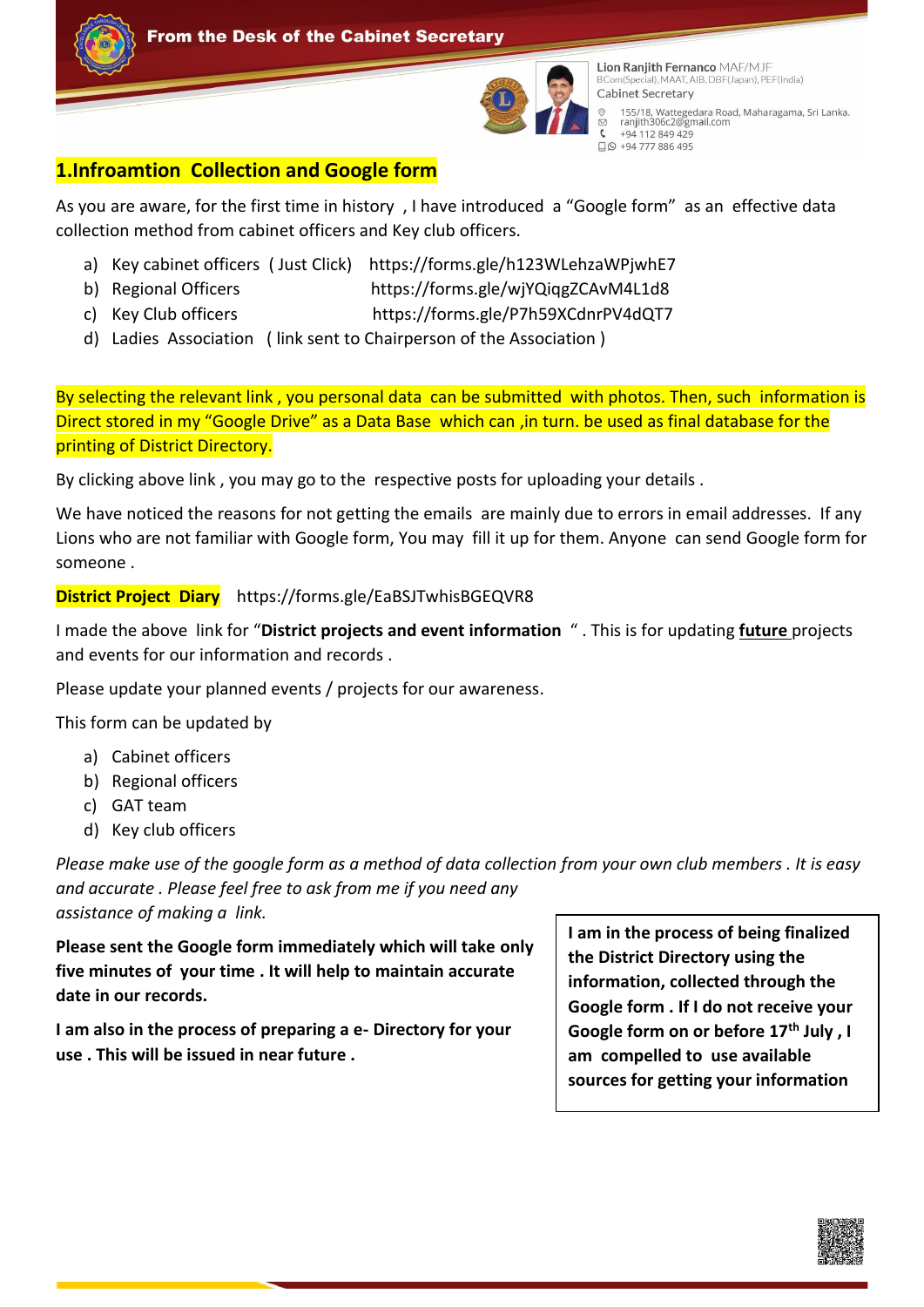



Lion Ranjith Fernanco MAF/MJF BCom(Special), MAAT, AIB, DBF(Japan), PEF(India) Cabinet Secretary 155/18, Wattegedara Road, Maharagama, Sri Lanka.<br>ranjith306c2@gmail.com  $\circ$  $\check{\circ}$  $\epsilon$ +94 112 849 429 □ 94 777 886 495

## **2. Action Plan Membership Drive**

Please make an action plan understanding your role to play in this year .

Club officers, you need to make a Full year plan now and organize the things to do . Having orgernised , you need to implement and follow up projects and events although you assigned the task for other members . Divide your plan for main four quarters and plan it is such away focusing the things to perform in the relevant quarter. ( Please refer Annexure 1 and 2-suggested action plan summery and year plan summery –( extracted from my guide book))



*Please pay continues attention on "Zero Drop" Initiate an impressive membership drive for member retention to gain a Net growth* 

Please follow up monthly progress with out waiting for the end of year results.

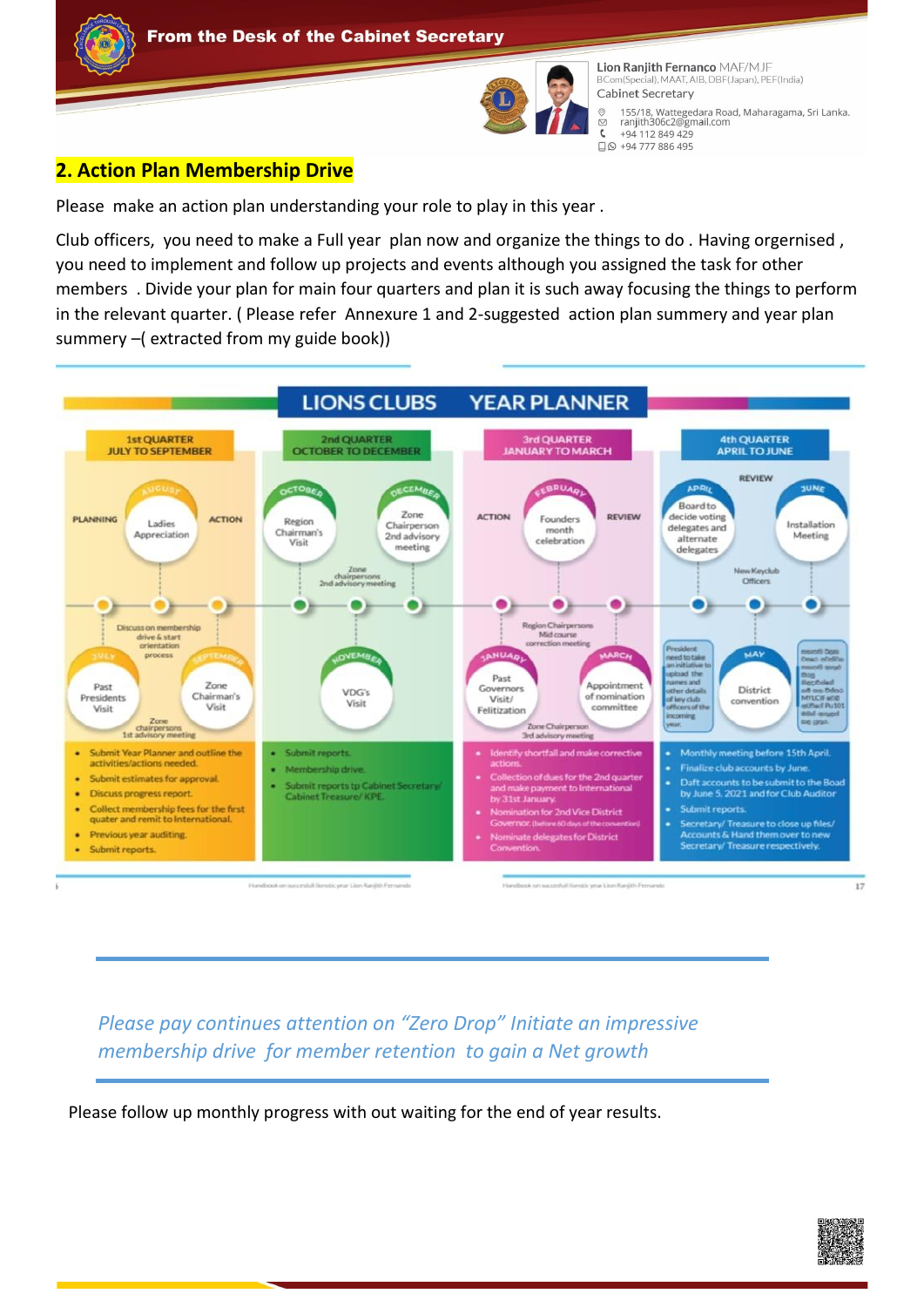



Lion Raniith Fernanco MAF/MJF BCom(Special), MAAT, AIB, DBF(Japan), PEF(India) Cabinet Secretary 155/18, Wattegedara Road, Maharagama, Sri Lanka.<br>ranjith306c2@gmail.com  $\epsilon$ +94 112 849 429 □ 9 + 94 777 886 495

### **I have enclosed the "Point scheme" for your reference . Point Scheme is an art of recognition . Point table is enclosed ( Annexure 3 and 4).**

### **3. Data Base**

I have already prepared a Data base , based on the information filled in your Google form . Please remember to mention your Member ID for all correspondence and payment purposes. I will use your **Member ID** as the main link in accessing your information.

Not only for this year , I recommend you to use it for future communication as well. Lets start from this year.

**For your reference I will send a list indicating your membership number for making things easier.**

### **4. Governors Logo and photos**

Governors Logo, Photos, Governors Bio data Cabinet Secretary, Treasurers Photos are enclosed for your directory/ future reference. ( Annexure 5,6,7,8,9 and 10 )

### **5. HAND BOOK on successful Lionistic Year**

In line with the concept " where there is a need there is a lion" . As a Cabinet Secretary , having identified the need for our own Lions in their learning curve as a quick refence on Key aspects of operational

activities and formalities , I have complied a book for your use. You can use it as an operational manual.

**This book is also complied focusing new members who are in the orientation process.**

**I am happy to see your enthusiasm to read the book and I will arrange to deliver the books during month of July .**

**The book is written by me in bilingual with the mix of both Sinhala and Enlgish.** 

**I also have developed an" e- book version"using the state- of -art technology which can be viewed in your mobile turning pages as a turning a book.** 

**If you need the e book, please inform me. I will send through WhatsApp for your use.** 

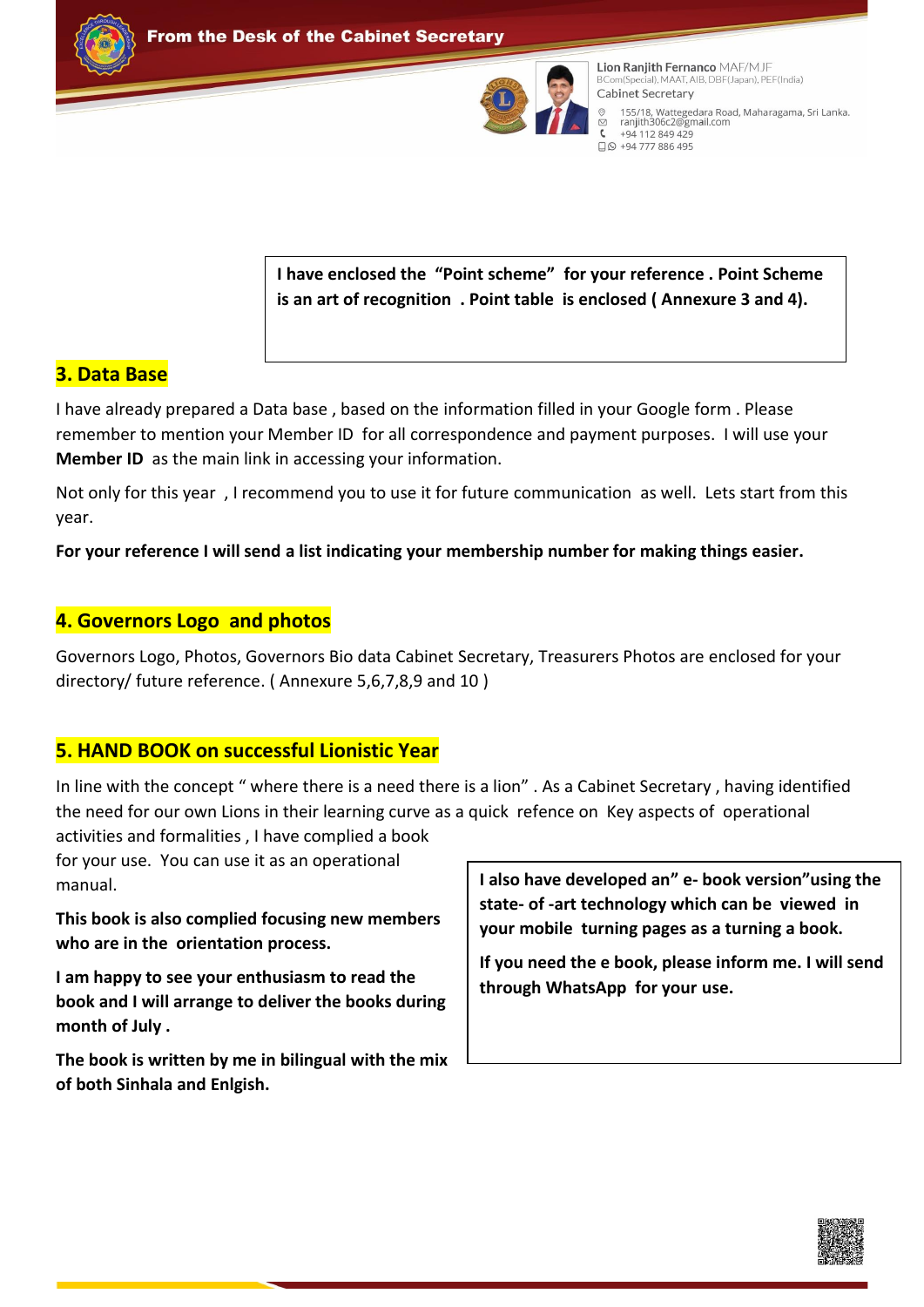



**Lion Raniith Fernanco MAF/MJF** BCom(Special), MAAT, AIB, DBF(Japan), PEF(India) Cabinet Secretary 155/18, Wattegedara Road, Maharagama, Sri Lanka.<br>ranjith306c2@gmail.com  $\epsilon$ +94 112 849 429 □ 9 + 94 777 886 495

### **6.Regional Heads**

This year we have set up a Regional leaders to ensure effective implementation of District mission and action . Regional heads needs to establish communication with regional officers and clubs effectively for getting things done for achieving better results.

# **Meetings**

I hope you would have done Club officers installation by now . If not please do it during the month of July. If physical meeting is not possible , please arrange Zoom meetings.

Region Action meetings should be scheduled to be held in July / August .

Please use Virtual background for Zoom meeting ( suggested sample is attached- Annexure 11)

Please Speak to Deputy Cabinet Secretary and DGCC Lion Anura Mendis for any issues connected to Reporting

Please send letters whenever possible for communication. I attached suggested letter head for your guidance- ( Annexure 12)

# **7. WhatsApp groups**

WhatsApp groups are formed for administrative communications purposes. Please make use of it for good purpose. I am in the process of adding all officers in the respective Regions under the umbrella of respective Province / Region as an effective

communication tool . Other Main Cabinet officers are under separate categories.

And also WhatsApp groups are setup for Club Presidents , Secretaries and GAT team

**Please make use of respective groups strictly for good purposes and avoid posting political and irrelevant posts which might lead to unwanted issues**.

We have formed a mix / Chat group in WhatsApp for uploading project photos, wishes and other messages. When you post messages , Please post only 4 images of the projects .

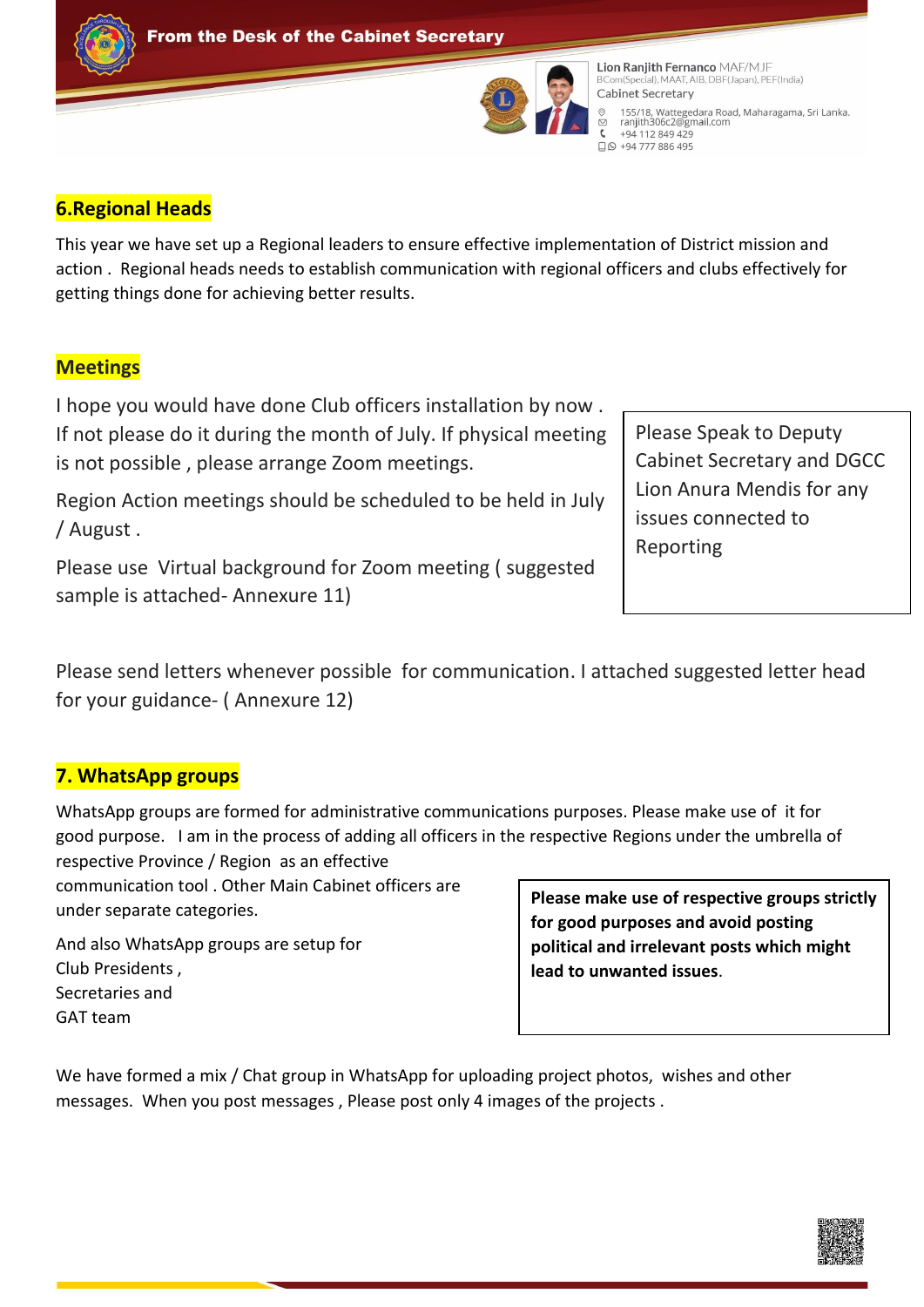



**Lion Raniith Fernanco MAF/MJF** BCom(Special), MAAT, AIB, DBF(Japan), PEF(India) Cabinet Secretary 155/18, Wattegedara Road, Maharagama, Sri Lanka.<br>ranjith306c2@gmail.com  $\epsilon$ +94 112 849 429 □ 9 + 94 777 886 495

### **8. Reporting Club Activities**

**Please do reporting WMMR before 25th of July .**

We request all club officers to report your Service Projects and Meetings to below mentioned websites and mobile apps.

**8.1 Reporting to MyLion**

You may login in to **<https://myapps.lionsclubs.org/>** or by **MyLion** Mobile App

**8.2 District Website and Mobile App**

You May Login in to Website **<https://lionsdistrict306c2.org/login>** or by **Lons306c2** Mobile App (Android phones only)

District Reporting website & Mobile App are now open.

Brows our district website to download

<https://lionsdistrict306c2.org/page/downloads>

### **9. Nethasetha Hospital and Cataract Operations**

Nethsetha Hospital, Rathnapura is a project of Lions Club International/LCIF for Cataract operation in response to the initiative of IPD Asoka De Z Gunasekera and PDG Buddheni De Z Gunasekera.

Please carefully identify the needy people who are less income earners for cataract operation.



Please speak to Lion Dr. Malarvili Anton on 777889868 for further details or to the DGSPC/ or Region Chairperson in this regard .

Dates allocated by the Hospital for this year will be

Aug 3rdand 24<sup>th</sup> Sep 7<sup>th</sup> and 28<sup>th</sup> Oct 5<sup>th</sup> and 26<sup>th</sup> Nov 2<sup>nd</sup> and 23<sup>rd</sup> Dec 7<sup>th</sup> and 28<sup>th</sup>

Lions Clubs International Foundation **(LCIF**) mission is to support the efforts of Lions clubs in serving communities globally, giving hope and impacting lives .

**Please contact your Region Chairperson and your Regional DGSPC – Sight First . District Governors Chief Coordinator – Lion Dr.Malarvili Anton liaise with the Hospital Authorities allocating the date for visiting of patients / operations.** 

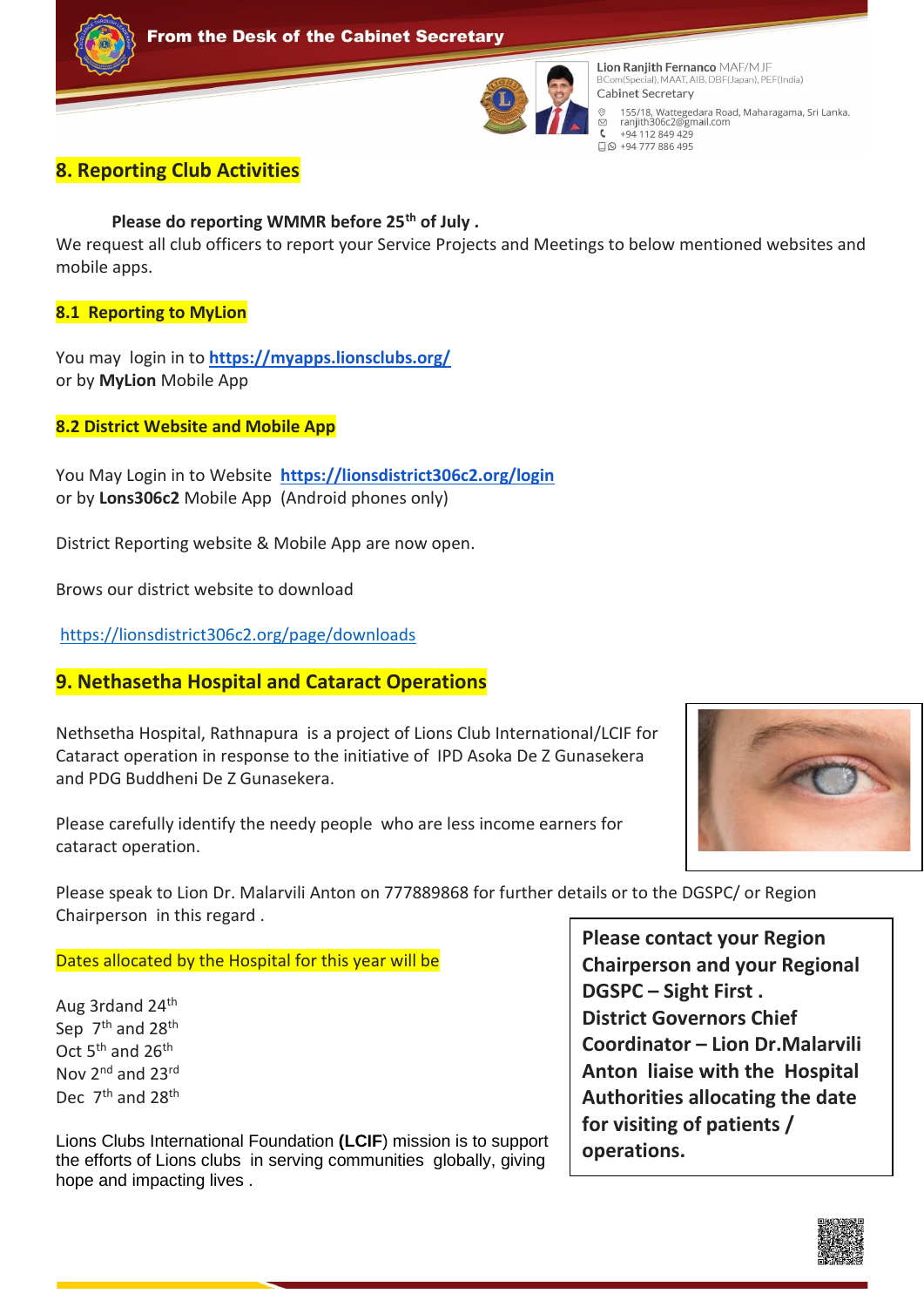



Lion Ranjith Fernanco MAF/MJF BCom(Special), MAAT, AIB, DBF(Japan), PEF(India) Cabinet Secretary 155/18, Wattegedara Road, Maharagama, Sri Lanka.<br>ranjith306c2@gmail.com +94 112 849 429 □ 9 + 94 777 886 495

As we are lions , lets make our efforts to prevent avoidable blindness. In this year we set up regional wise capacity building to offer our coordination/ assistance for avoiding blindness . This shows your kindness and goes a long way. **Be a rainbow for someone else dark clouds**.

### **Club Administration**

Club administration is the most important aspect of the District administration. Please pay more attention on Club activities of your own club and clubs assigned to you.

Please use the following TIPS as a suggested guide line for the month of July "THINGS TO DO" list

1. Make arrangements for **installing your officers** of the club. You may invite a senior Cabinet Officer to install club officers. Or invite one of your Regional Heads . Invite your own Region Chairmen or Zone Chairman .

I suggest to use my Hand book for as a reference book and as an operational Manual .

ඔබ මෙම මස තුල චම කාර්යය ඉටු කිරීමට කටයුතු කරන්න. ඒ සඳහා ඔබ පුදේශයේ නියොජ¤ කැබිනට් ලේකම්වරයෙකු/ භාණ්ඩාගාරිකවරයකු හෝ ඔබගේ පුදේශයේ පුාදේශීය සභාපතිවරයකුට හෝ කලාපීය සභාපතිවරයකුට ආරාධනා කරන්න.

2. Take over the Gong & Gravel, Club Banner, Lions Flag and documents from outgoing club officers; minute book, member list, bank statements/cheque books/vouchers/ list of outstanding dues and payments etc.

පසුගිය වසරේ නිලධාරීන්ගෙන් සංගමයේ බැනරය, කොඩිය සහ මිටිය සහ <mark>"මිනිට්"</mark> පොත භාරගන්න. ලිපි ලේබන පොත්පත් ලබා ගන්න. ලදුපත්, ගෙවීම් පතිකා, සාමාපික ලේබනය, ලැබිය යුතු/ ගෙවිය යුතු මුදල් ලේබන නිසි පරිදි භාරගන්න.

3. Please prepare an **Administrative Budget** and a Project Budget for the year 2021/22 and get it approved at the 1st Board meeting.

ඉදිරි වසර සඳහා පරිපාලන හා වතපෘති අයවැය ලේබන සකස් කිරීමට කටයුතු කරන්න. චිය ඊළඟ අධ<sup>ු</sup>ක්ෂක මණ්ඩල රැස්වීමේදී අනුමත කර ගන්න.

4. **Collecting membership fees is mandatory . (International and District) as you have to settle these bills by the end of August. You may collect bi-annual dues but it is more appropriate to collect full annual dues at the beginning of the year.**

අගෝස්තු මාසය තුල ඔබ සාමාපික මුදල් ජාතෳන්තරයට ගෙවිය යුතුව ඇත. චබැවින් සාමාපික මුදල් චකතු කිරීමට කටයුතු කරන්න. ඔබට පුථමයෙන් වසර භාගයක සාමාපික මුදල් ගෙවිය හැකි වුවද, සම්පූර්ණ වසරේම සාමාපික මුදල් චිකවර ගෙවීමට කටයුතු කරන්න.

**5. Please prepare a Project / Event / Visits plan for the year with GAT team for the incoming year. I attached a summery of the year plan for your guidance. (Attached the format for your use- Please prepare your plan as per the format)**

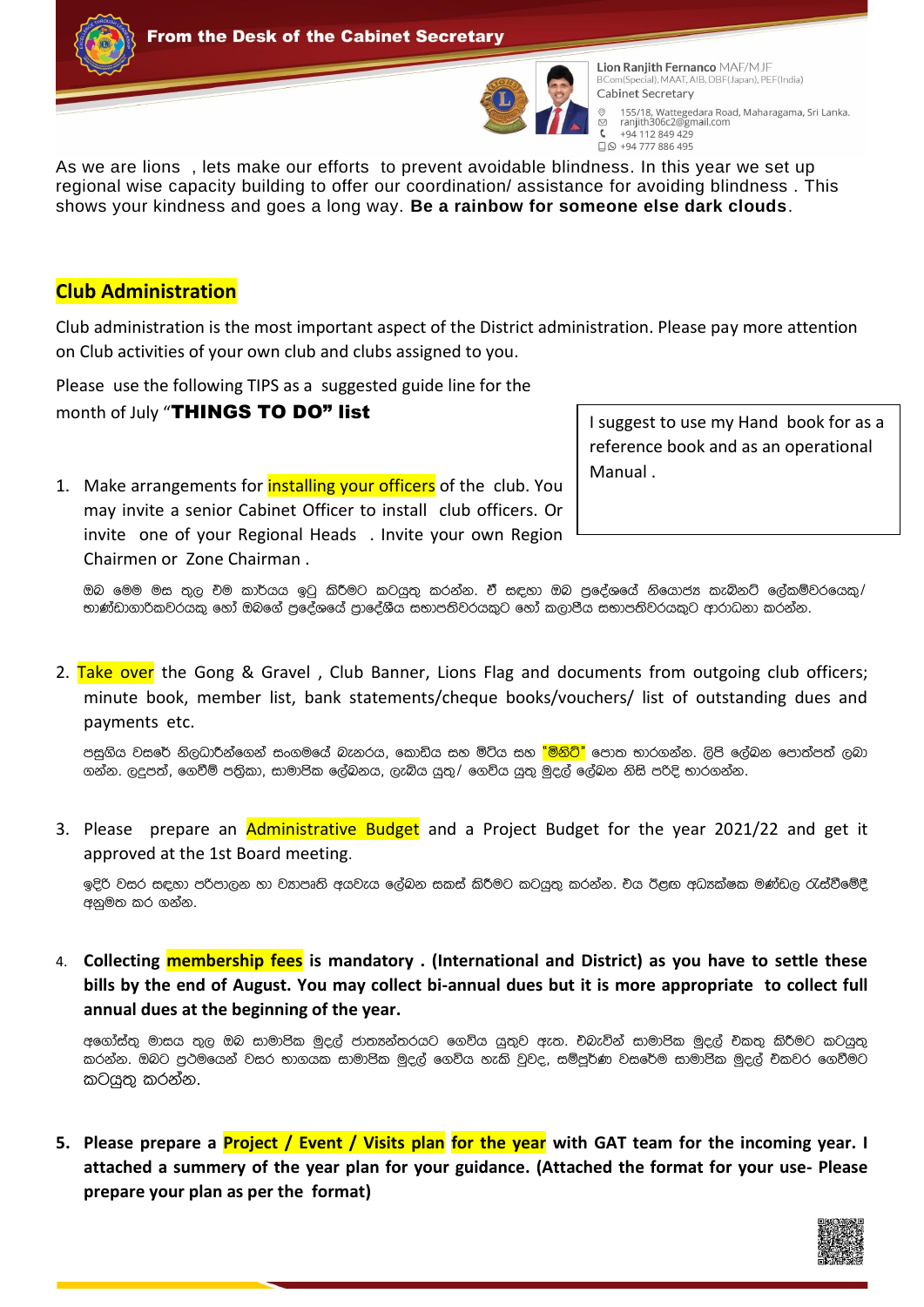



 $\epsilon$ 

Lion Ranjith Fernanco MAF/MJF BCom(Special), MAAT, AIB, DBF(Japan), PEF(India) Cabinet Secretary 155/18, Wattegedara Road, Maharagama, Sri Lanka.<br>ranjith306c2@gmail.com +94 112 849 429  $Q$   $Q$  +94 777 886 495

වතපෘති සැලැස්ම GAT සාමාපිකයන්ගේද සහය ඇතිව සාදන්න. වතපෘති/පැමිණීම්/උත්සව වසර මුලදී **GAT** කණ්ඩායම සමග සකස් කරන්නන. වසරේ වනාපෘති සාරංශය සැලැස්මේ යෝපිත ආකෘතියක් මේ සමග අමුණා ඇත. මෙය කරුණාකර අනුගමනය කරන්න.

**6. You need funds to perform humanitarian service projects. It is not practical to charge from your own club members all the times. Hence plan out a suitable fund raising program.** 

සමාජ සේවා ඉටු කිරීමට ඔබට මුදල් අවශාය. සෑම අවස්ථාවදීම සාමාපිකයන්ගෙන් අය කිරීම වෙනුවට මුදල් චිකතු කිරීමේ වහාපෘති සැලසුම් කරන්න.

**7. Make arrangements for auditing the previous year accounts. You may appoint a senior, knowledgeable lion for auditing and submit the same to the Cabinet Treasurer and International before the end of September.**

පසුගිය වසරේ ගිණුම් විගණනය කිරීමට කටයත කරන්න. ඒ සඳහා ඔබගේ සිංහ සමාජයේ ජේෂ්ඨ සිංහයකට ආරාධනා කරන්න. විගණනය කල ගිණුම් සිංහ ජාත¤න්තරයට හා අප දිස්තිුක්කයේ කැබිනට් භාණ්ඩාගාරිකතුමාට සැප්තැම්බර් මාසය අවසන් වීමට පෙර භාර දෙන්න.

**8. Recognize the Immediate Past President . Please remember to recognize all Past Presidents . All Past Presidents in the club to be honored.**

ඔබගේ මීළඟ මාසික සභා රැස්වීමේදී හිටපු සභාපතිවරුන් ඇගයීමට කටයුතු කරන්න. පසුගිය වසරේ සභාපති පමණක් නොව පසුගිය සියළු සභාපතිවරුන් ඇගයීමට ලක් කරන්න.

**9. Plan out projects of the club. Carry out projects identifying the need of the local community in line with the District Governors 5 point program .**

ඔබගේ වනපෘති සැලසුම් කරන්න. චිසේ කිරීමේදී සිංහාධිපතිගේ 5 වැදෑරුම් වැඩසටහනට පුමුබත්වය දී අවශාතා හඳුනාගෙන සේවා ලබා දෙන්න.

**10. Prepare a membership budget projecting how many members are planning to recruit and what would be the end result at the end of the year. Closely monitor the progress continuously. Make sure no drops in each month.** 

සාමාපිකයන්ගේ වර්ධන පිළිබඳ පුරෝකථනයක් කරන්න. නිතර පසු විපරම් කරන්න. කිසිම සාමාපිකයකු ඉවත් ගොවන බවට වග බලාගන්න. වසර අවසානයේ කෙතරම් සාමාපික සංඛතාවක් වැඩිකළ හැකිද යන්න පිළිබඳ නියමිත පුරෝකථනයක් කරන්න.

**11. Plan for 100 days program. The 100 day program will help to serve a large number of needy people and I am sure this will help to multiply our service levels to a greater extent. Remember you will be recognized too. First , be a Rainbow in someone's dark clouds .** 

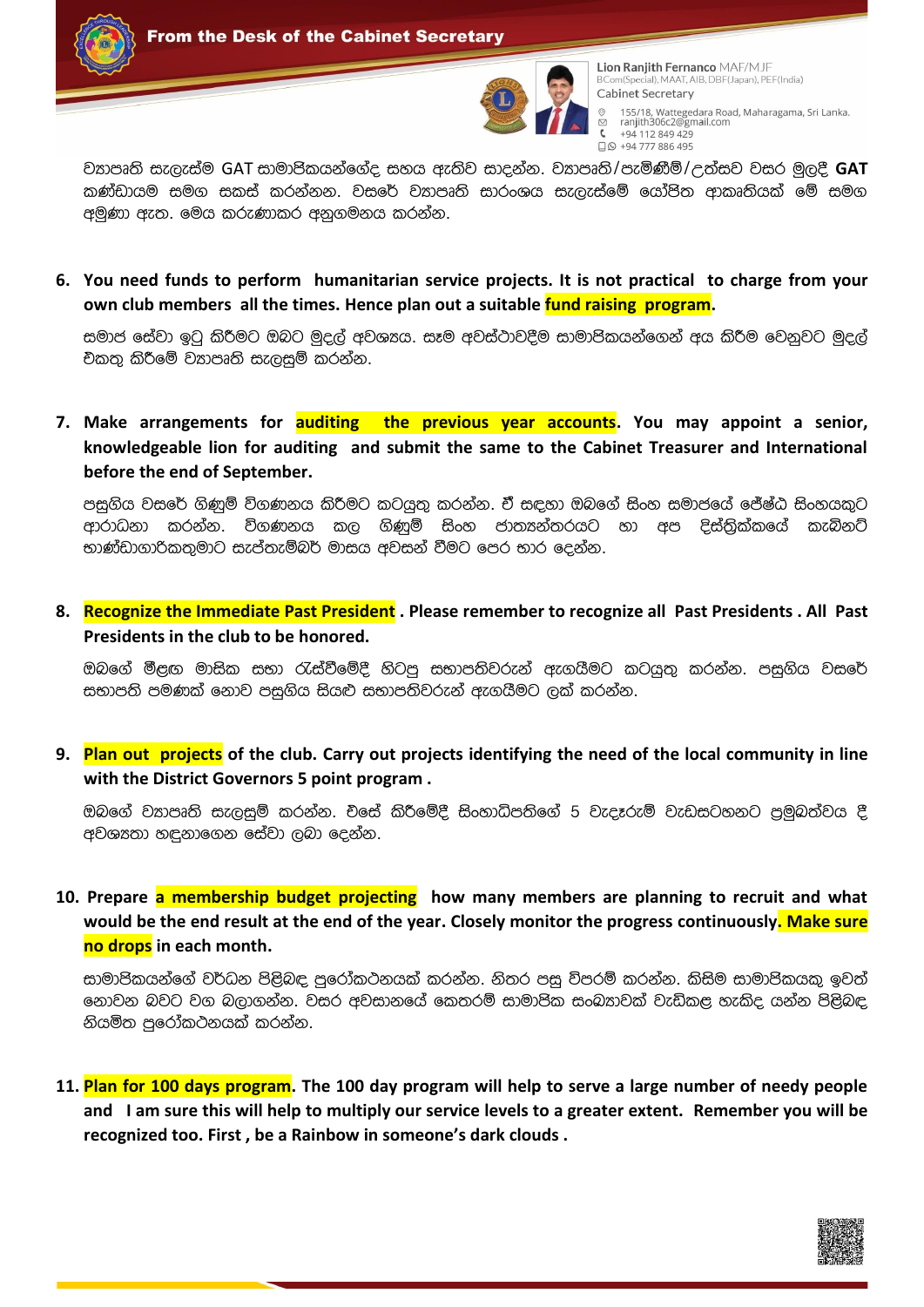



Lion Raniith Fernanco MAF/MJF BCom(Special), MAAT, AIB, DBF(Japan), PEF(India) Cabinet Secretary 155/18, Wattegedara Road, Maharagama, Sri Lanka.<br>ranjith306c2@gmail.com +94 112 849 429 □ 9 + 94 777 886 495

දින 100 වැඩසටහන ගැන අවධානය යොමු කරන්න. මෙහිදී අවශානා ඇති බොහෝමයකට සේවාව සැලසේ. ඔබගේ සිංහ සමාජය හා ඔබවද මෙහිදී ඇගැයීමට ලක් කෙරේ.

**12. Change the signatories of the bank accounts. So that new officers can draw money. You should submit a company of the Board Resolution which the new officers were appointed.** 

නව නිලධාරීන්ගේ අත්සන් බැංකුවට ලබා දීමට කටයුතු කරන්න. ඒ සඳහා නිලධාරී මණ්ඩලය පත්කල මාසික රැස්වීමේ Minute සහ නව අත්සන් පතිකා බැංකුවට ලබා දෙන්න.

**13. Prepare the Club Directory. This is important as it contains all the information of the lion members, club plan, committee appointments and meetings schedule etc. Endeavour to do a creative club directory. It will add value to your Club . Pl use google form if possible for data collection .** 

**I enclosed the Governors logo , Theme and Governors 5 Point Program , Bio data of the Governor and Cabinet Secretary , Cabinet Treasurers photo for meeting your "Frequent ASKs " . If you need further please inform me.**

ඔබගේ සිංහ සමාජයේ සිංහ නාමාවලිය සකස් කරන්න. චිමගින් ඔබට හොඳ ආරම්භයක් ලබා ගත හැකිය. මෙහි ඔබගේ සිංහ සමාපිකයන්ගේ විස්තර, රැස්වීම් පවත්වන දින, විවිධ කමිටු සහ ඔබගේ සිංහ සමාජයේ අනාගත වැඩ කටයුතු අයත් වන බැවින් මෙය සිංහ සමාජයට වැදගත් ලේබනයක් වේ. දත්ත චිකතු කිරීම සඳහා **Google Form** භාවිතා කරන්න.

**14 Plan out the Line Officers and the Cabinet Officers visits. Get a time and Date from them as early as possible.**

 **Please coordinate and get the assistance from Regional Heads and invite them for events to grace such occasions.** 

**Decide the date Charter ceremony . Please speak to me for reservation.** 

රේඛීය නිලධාරීන්ගේ පැමිණීම සැළසුම් කරන්න. දිනය සහ වෙලාව වෙන්කර ගන්න. පාදේශීය නායකයන්ට ඇරයුම් කරන්න.

රේඛීය නිලධාරීන්ට, ඔබගේ සිංහ සමාජයේ රැස්වීම්වලට ආරාධනා කරන්න. කලාපීය සභාපතිතුමාට අගෝස්තු මාසයේදීත්, පාදේශික සභාපතිතුමාට සැප්තැම්බර් මාසයේදීත්,

**Zone Chairman – September, Region Chairman – October Regional Heads – November Vice District Governors – December** 

 **Charter ceremony** – to decide

උප සිංහාධිපතිවරුන්ට නොවැම්බර් සහ දෙසැම්බර් මාසවලදී ආරාධනා කිරීම වඩා උචිත වේ.

I hope you would make use of the above for executing your role as a Cabinet officer and Club officer .